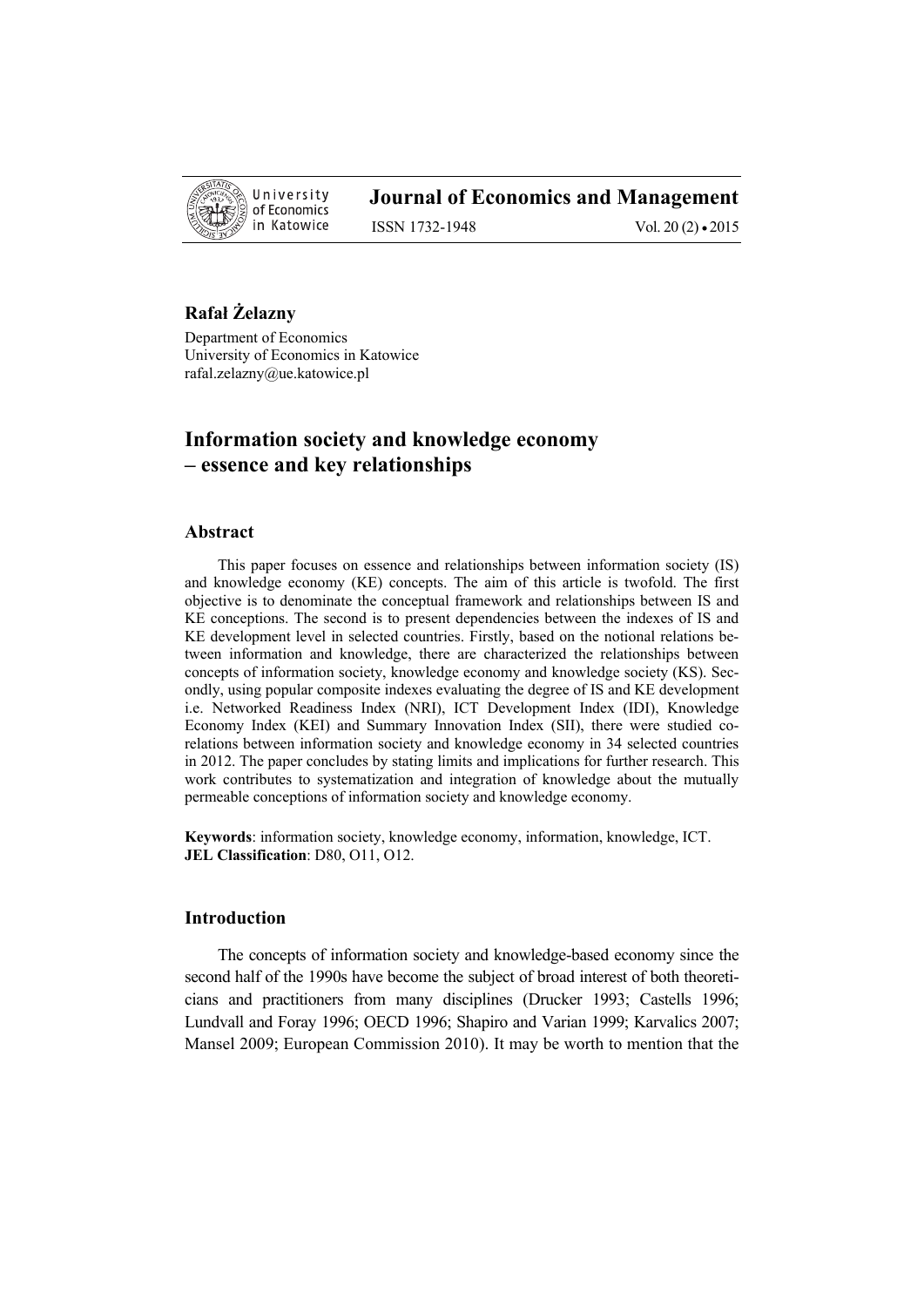pioneering work in this field have been conducted since the early 1960s (Machlup 1962; Drucker, 1968; Bell 1973; Porat 1977; Toffler 1980). Also a number of scientific publications have been created and many projects dealing with this subject have been completed on Polish ground (Szewczyk, red. 2007; Żelazny 2009; Olszak and Ziemba, red. 2010).

Generally, in the literature, there are three types of approaches to the analysis of the growing role of information and knowledge in economies and societies in parallel, i.e.:

- − indicating the information society as the overarching object of studies,
- identifying and examining only the knowledge economy,
- trying to describe the phenomena in economic and social systems in parallel, at the same time focusing upon the categories of knowledge economy and society.

Therefore, there is a whole range of conceptual proposals relating to both information society and knowledge economy. They are sometimes accompanied by graphic representations showing the relationship between the components of a particular conception. In author's opinion this rich diversity of definitions, however, apparent, and categories of IS and KE, is often referred to as metaphors (Smith 2002, p. 6) or umbrella concept (Godin 2006, p. 17). Thus, there is a gap in research on the essence and the key relationships between IS and KE. To address this gap this research focuses on a coherent model of information society with knowledge economy. Its creation will be possible by examining the relationships between categories of information and knowledge, and on this basis defining correctly the conceptions of IS and KE, together with an indication of the key feedback between them.

This work contributes to systematization and integration of knowledge on the permeable conceptions of information society and knowledge economy. Researchers and scholars who develop studies on IS and KE could find significant guidelines in this paper. Practitioners can use the results of the conducted studies in the activities undertaken for the development of elements constituting IS and KE at the micro-, meso-, and macroeconomic levels.

This paper is structured as follows. Firstly, the paper clarifies the categories of information and knowledge, and their mutual relationship from the perspective of economics. Secondly, the conceptions of IS, KE and KS are defined and a scheme of relationships between them is proposed. Thirdly, the analysis of correlations between the four composite indexes diagnosing the level of IS and KE development in selected countries is carried out.

The paper concludes with discussing its findings, limitations and implications for further research.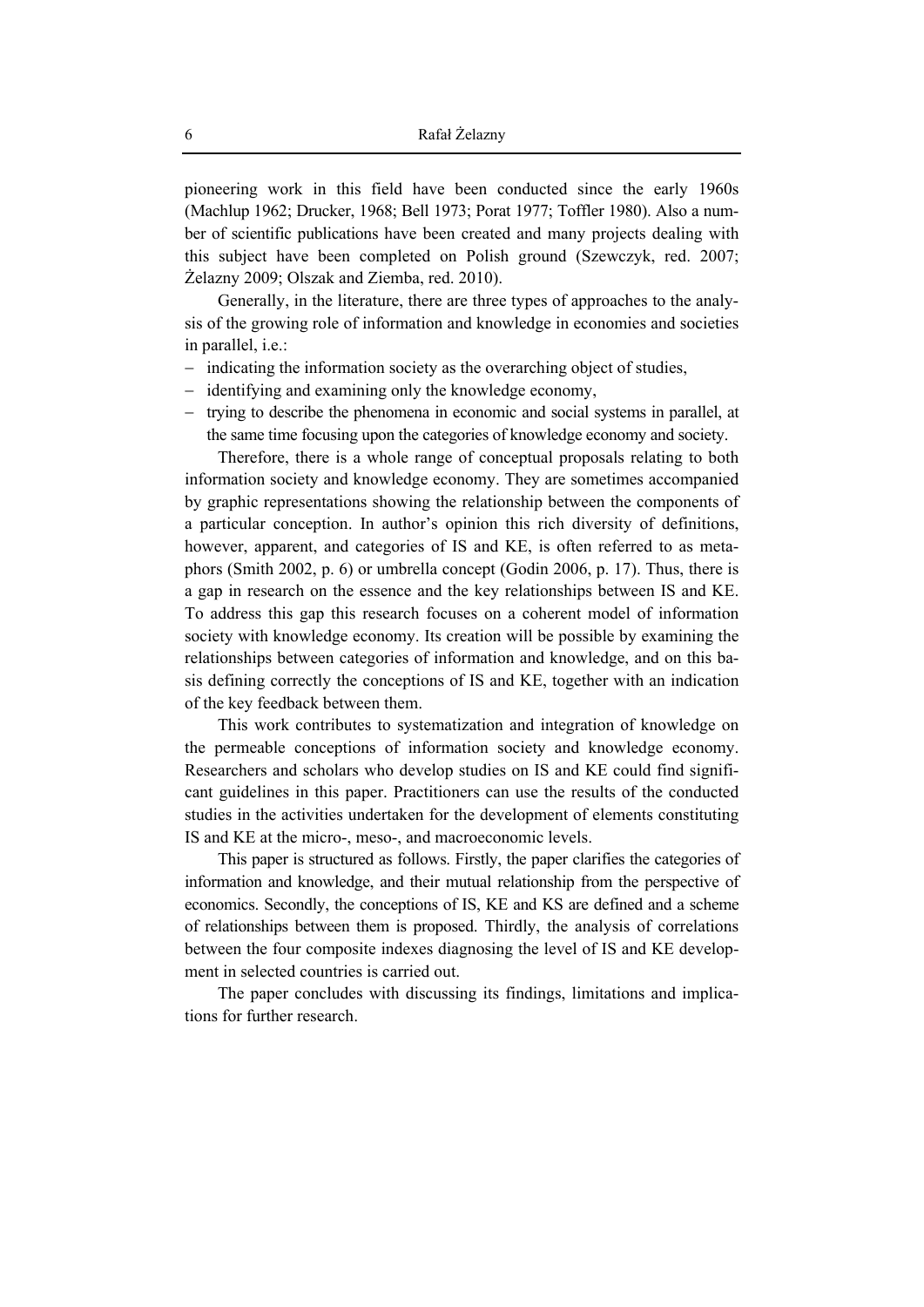#### **1. Theoretical background**

### **1.1. Information and knowledge as economic categories**

Categories such as information and knowledge, as well as relationships between them, have not yet been clearly defined in economics. Part of the economic analysis was based on the assumption of the semantic identity of the categories of information and knowledge, and the other part made clear distinction between them.

Machlup and Mansfield apply the concept of knowledge, they reject the differentiation of categories of knowledge and information. They claim that information is either a metaphor (in cybernetics) or does not carry any meaning, and true information can only come from an informant – the person who communicates content (Machlup and Mansfield, eds. 1984). The definition of knowledge proposed by Machlup (1962, p. 7) is characterized by a broad and downright simple recognition of the term, i.e. anything that is known by somebody. "Knowledge is both what we know and our state of knowing it. Information as that which is being communicated becomes identical with knowledge in the sense of that which is known" (Machlup, 1962, p. 15). He identified five types of knowledge – practical, intellectual, small-talk and pastime, spiritual and "unwanted" (Machlup, 1962, p. 22-23).

Hayek (1945) used the categories of "information" and "knowledge" interchangeably. He argued that social knowledge "[...] never exists in concentrated or integrated form but solely is dispersed bits of incomplete and frequently contradictory knowledge which all the separate individuals possess. For him the economic problem of society is a problem of the utilization of knowledge not given to anyone in its totality" (Hayek, 1945, p. 519). Thus, the possession of information (knowledge) or its lack determines the boundary conditions in the decision making process.

Drucker (1968) focuses on knowledge which he defines as a systematic, purposeful and organized information.

Porat uses mainly the concept of information defined as the data that have been organized and communicated. He claims that the information is not a homogeneous good or service such as milk or iron one (1977, p 19).

On the basis of the two approaches presented above, the following conclusion can be formulated, that there is a need to distinguish between conceptual knowledge and information in economics. Information is a special kind of economic good whose value in use is to reduce uncertainty and to fulfill the potential function of the primary resource in relation to knowledge (Żelazny, 2011, p. 81). Whereas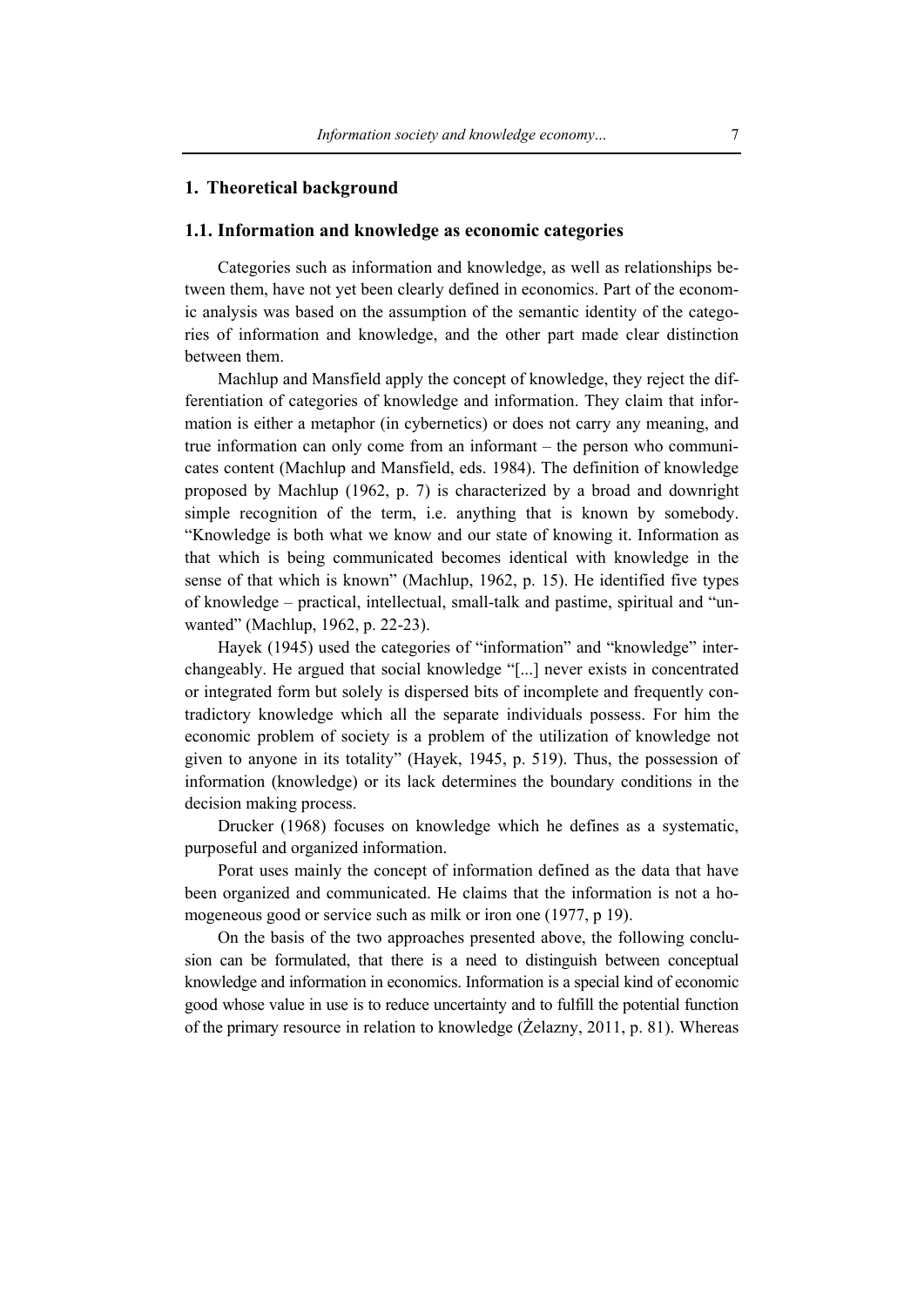knowledge is a derivative of information collated with experience and context. Not every piece of information is or may become knowledge, but all knowledge is (was) information. Knowledge can be the input and/or the output, it is a unique economic good, which should be reasonably managed.

In the macroeconomic dimension these issues are reflected in the concepts of knowledge economy, knowledge society and the intellectual capital of countries. The mesoeconomic dimension concerns the so-called knowledge sectors and industries, and the regions of knowledge. At the microeconomic level there are identified organizations based on knowledge, learning organizations or intelligent organizations, and the so-called prosumers. In case of information – which may not always reflect the cognitive ability, the center of gravity lies in the management of this asset in the process of making rational decisions of allocation by consumers, businesses and a government. Due to the semantic difference in the conceptions of knowledge and information  $-$  an alternative approach exists in the literature that separates the two specific economics – economics of knowledge and economics of information (Schumpeter 1942; Stigler 1961; Arrow 1962; Langlois 1985; Romer 1986; Drucker 1993; Lundvall and Johnson 1994; Stiglitz 2000; Stiglitz 2002; Foray 2006, p. 3). The following issues are subject of studies in the economics of information - decision-making process, imperfect information, asymmetry of information, uncertainty and risk. The economics of knowledge examines the role of knowledge as an input (e.g. competence) and/or the output (e.g. innovation) in the process of management. It is said that even the whole economic theory relates to knowledge and information (OECD 2000, p. 27).

### 1.2. Information society – knowledge society – information economy - knowledge economy

In chronological order, the term information society (joho shakai, johoka *shakai* in Japanese) appeared in the early 1960s in Japan. The works of T. Umesao, Y. Hayashi, Y. Masuda (1980) and K. Kohyama indicated the importance of information industries (ectodermic, i.e. information, communication, education and culture), information processing and information value of goods for the development of society. Earlier, back in 1959, an American sociologist D. Bell used the term post-industrial society to denote society which has passed from a goods producing stage to a service society (Bell 1973, p. 36; Rose 1991, p. 170). In such a society, a key place in the five-sector economic structure is occupied by sectors related to education, health, communication and entertainment as well as banking and insurance. The central importance of a socially accumulated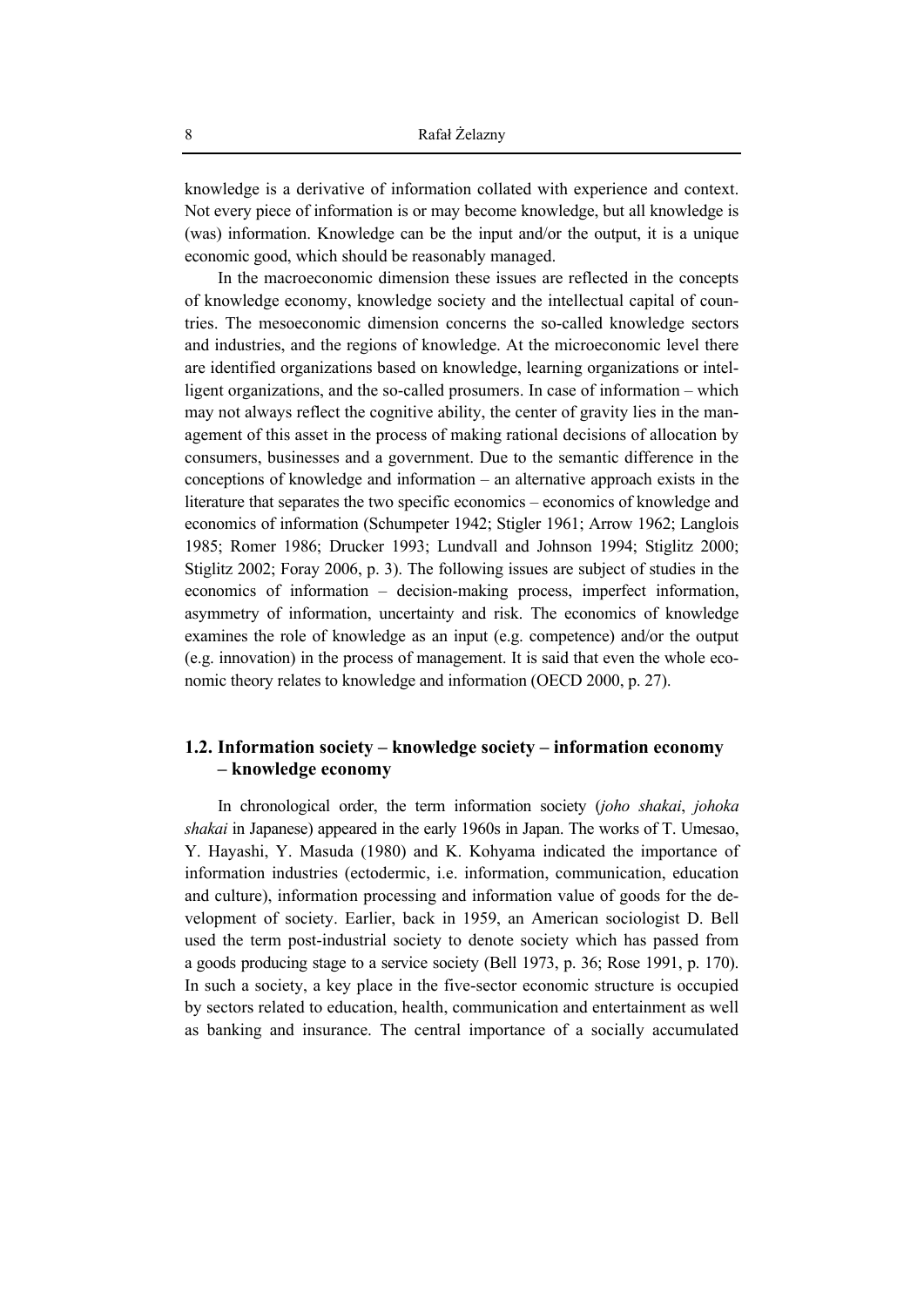theoretical knowledge as well as researchers and professionals in the occupational structure have been identified. In conclusion, the post-industrial society is characterized by:

- economic sector: the change from goods-producing to a service economy,
- occupational distribution: pre-eminence of the professional and technical class,
- axial principle: the centrality of theoretical knowledge as the source of innovation and of policy formulation for the society,
- future orientation: the control of technology and technological assessment,
- decision-making: the creation of a new "intellectual technology" (Bell 1973, p. 14).

Interestingly, Bell (1973, p. 37) explained the reasons that determined the choice of the term post-industrial society rather than knowledge society, information society or professional society.

The economic point of view on the role of knowledge in economic and social development was presented by Machlup (1962). He studied economics under L. von Mises and F. Hayek at the University of Vienna and introduced the concepts of knowledge economy, knowledge industries and types of knowledge. To Machlup (1962, p. 3-4): "[…] knowledge has always played a part in economic analysis, or at least certain kinds of knowledge have. [...] But to most economists and for most problems of economics the state of knowledge and its distribution in society are among the data assumed as given". As a result of knowledge operationalization four elements were indicated: education, research and development, communication and information. According to Machlup producing knowledge will not only mean discovering, inventing, designing and planning, but also disseminating and communicating (includes distribution). The largest sector of the knowledge economy is concerned with distribution of knowledge (Godin 2008, p. 13). In the knowledge economy there are six types of knowledge producers – transporter, transformer, processor, interpreter, analyzer and original creator. They are covered by thirty specific groups of knowledge industries. To Machlup (1962, p. 5): "[…] now the growth of technical knowledge and the growth of productivity that may result from it are certainly important factors in the analysis of economic growth and other economic problems". While formulating policy issues for communication and information as a component of knowledge he draws attention to information technologies as a source of growth and productivity in information economy. At the time, he mainly pointed at the improvement of decision-making process and cost savings through the use of those technologies.

Changes taking place in technology, economic policy, industry structures, economic theory, knowledge need to be governed and managed, and in economic issues they were identified by Drucker (1968). He called them the age of dis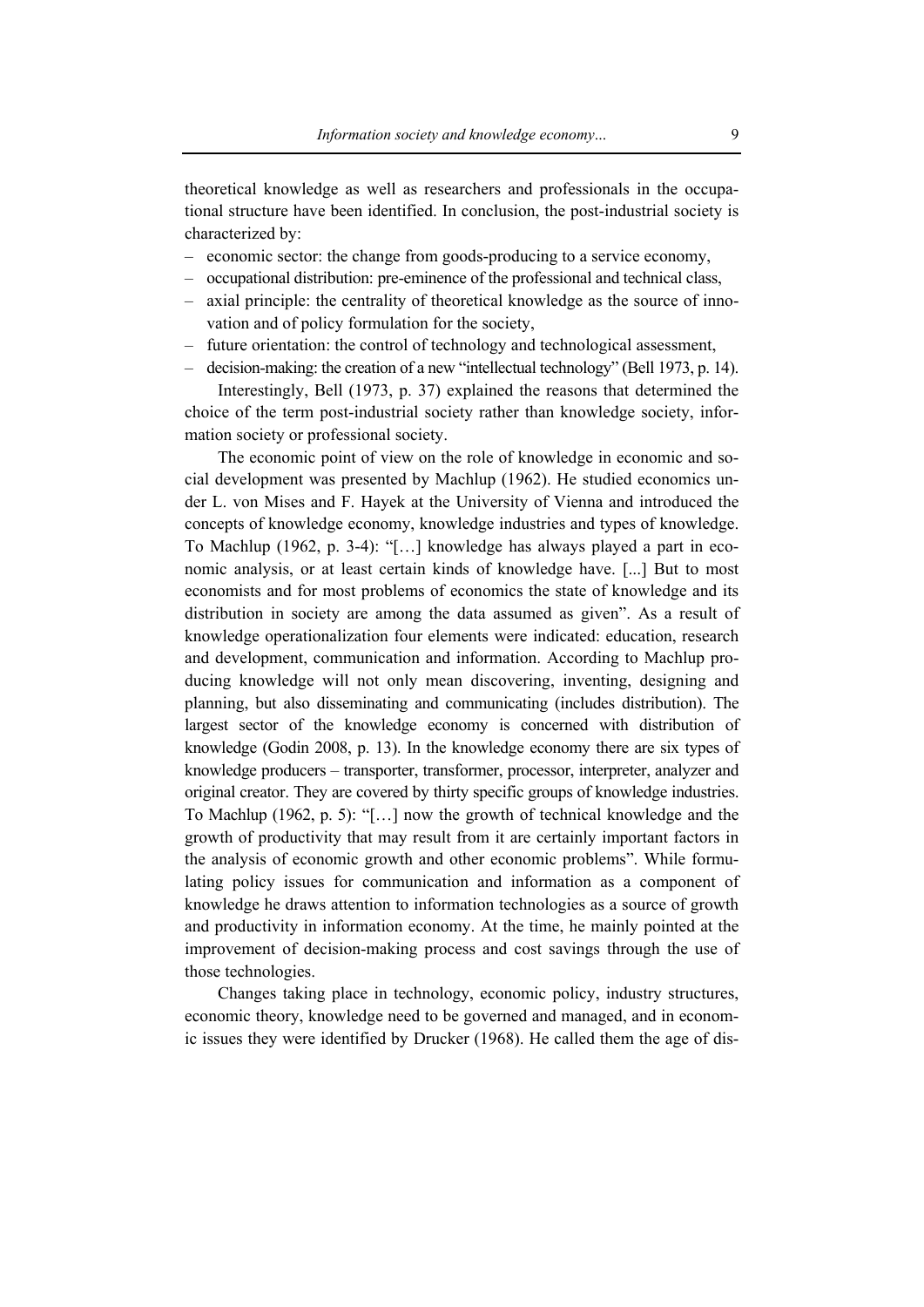continuity in world economy and technology. Major discontinuities exist in four areas: new technologies, the world's economy, society and knowledge. Among the four new industries important place is occupied by the information industry based on computers. According to Ducker (1968): "[...] the most important of the changes is the last one. Knowledge, during the last few decades, has become the central capital, the cost center and the crucial resource of the economy. This changes labor forces and work, teaching and learning, and the meaning of knowledge and its politics". Knowledge is being applied to knowledge itself and it is management revolution (Drucker 1993, p. 20). As a result of these changes, it was found that the U.S. has changed from an economy of goods into a knowledge economy. At the same time Drucker notices that this does not simultaneously mean the creation of knowledge society and at this stage uses the term postcapitalist society (Drucker 1993, p. 20).

The conception of information economy and an attempt to measure the information sector in the U.S. economy presented M.U. Porat. In his opinion – "If we are to make bold statements about the U.S. as a post-industrial society or an information economy then it is incumbent upon us to provide at least that summary statistics" (Porat 1977, p. 18). His research object was to identify the extent of the information activity (as opposed to agriculture, industry or services) in the total U.S. economic activity. According to Porat (1977, p. 19): "[…] the information activity includes all the resources consumed in producing, processing and distributing information goods and services". He divided the information into two major activity sorts, i.e. the primary information sector (where information is exchanged as a commodity) and the secondary information sector (where information is embedded in some other good or service and not explicitly exchanged) (Porat 1977, p. 21). After multivariate calculations it was found that the U.S. has emerged as an information-based economy. At the same time, the special role of information technologies was highlighted which "invade" various sectors of the economy and cause that the old arrangements may come into conflict with the new ones. Due to the horizontal impact of information technologies on the overall economy, there is a need for a redefinition of information policy.

It is worth stressing that all of these conceptions drew attention to the technological dimension associated with the management of information and knowledge in economic and social aspects. Currently, it operates under the name of information and communication technologies (ICT). The term ICT should be understood as a set of technologies gathering, processing and transmitting information in electronic form. The components of ICT are teleinformatic infrastructure (computer hardware, networks – including the Internet, telephone hardware) and software (including e-products and e-services).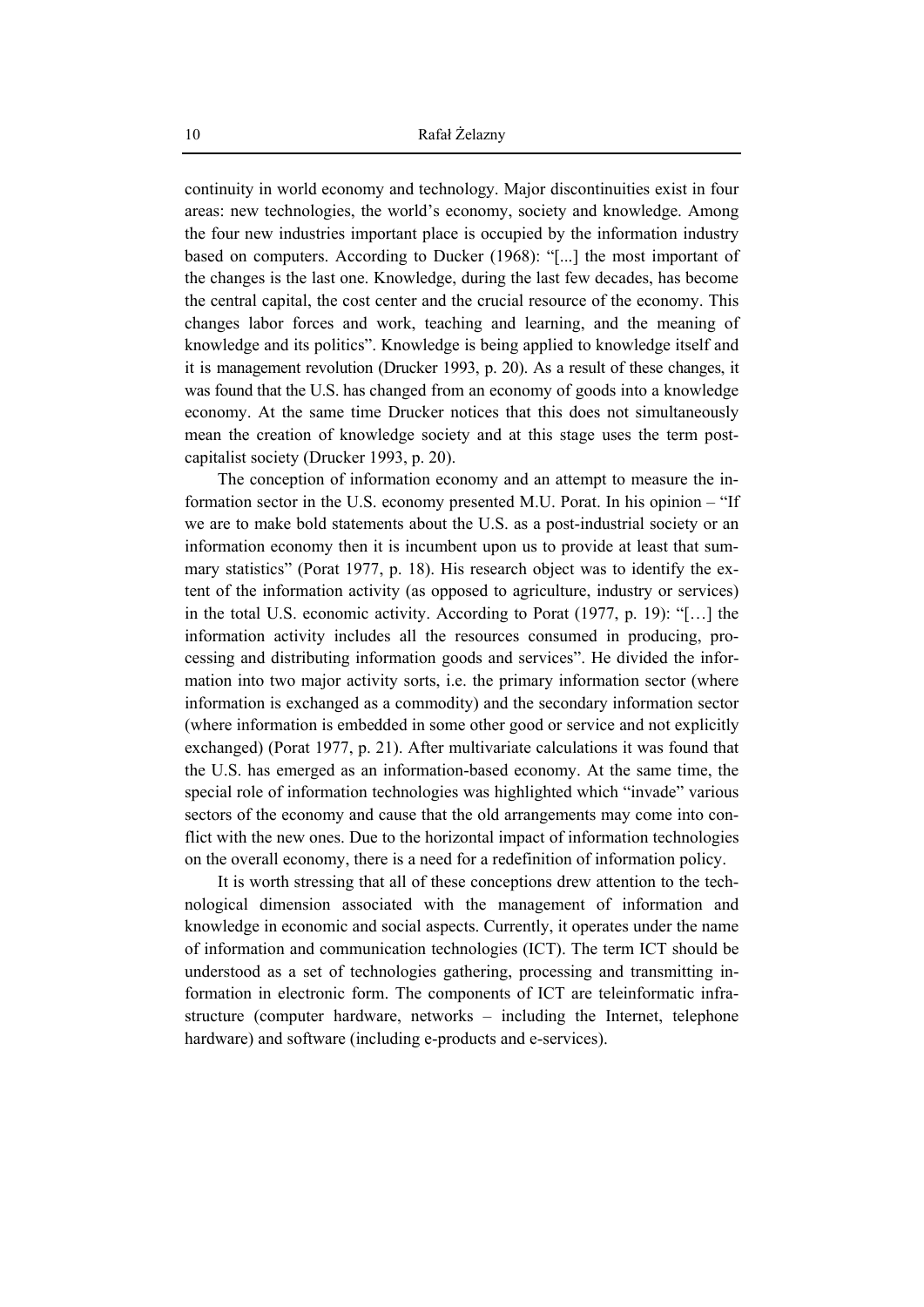According to Lundvall and Foray (1996, p. 14): "[...] even if we should not identify the ICT revolution in the advent of the knowledge-based economy, both phenomena are strongly coupled internally. [...] ICT systems provide the knowledge-based economy with a new and different technological base which radically changes the conditions of production and distribution of knowledge and its coherence with the production system". The specificity of information and communication technologies lies in the fact that being a product of innovation activity determined by knowledge, they are simultaneously – due to their utility value – an input in the process of creating new knowledge, forming a feedback loop of innovation – creating innovation (Żelazny 2009, p. 306). In parallel, ICT radically change the process of information management and allocative decisions by households, enterprises and government entities.

### **2. Research findings**

### **2.1. Information society with or without the knowledge economy**

Societies can be characterized and analyzed as complex systems within the framework of general system theory (Soper at al. 2012, p. 119). The society system consists of combination of subsystems. Among them the most frequently pointed are – economic, political and cultural subsystems (Leipold 1988, p. 60; Soper at al. 2012, p. 120). All of them should be examined holistically as a whole of which all the parts are connected and react with each other. The social system incorporates the economic system as a constituent part (Zafirovski and Levine 1997, p. 266). Economic order, regime, factors, processes and output can be indicated in the economic subsystem. The political subsystem is featured by political order, regime, culture and processes. The cultural subsystem is associated with the cultural order, i.e. religion, customs, ethical and social standards, education system and cultural processes (Leipold 1988, p. 60). This arrangement of relationships is penetrated horizontally with ICT, creating a network of interdependence previously absent.

A fundamental challenge is to investigate the relationships between the conception of information society and knowledge economy. Today, there are attempts to define the relationship, though with varying degrees of success. According to Roberts (2009, p. 287): "[...] the term knowledge economy is used to describe the economic structure in the emerging global information society in which the most amazing economic success depends on the effective utilization of intangible assets such as knowledge, skills and innovative potential". In a similar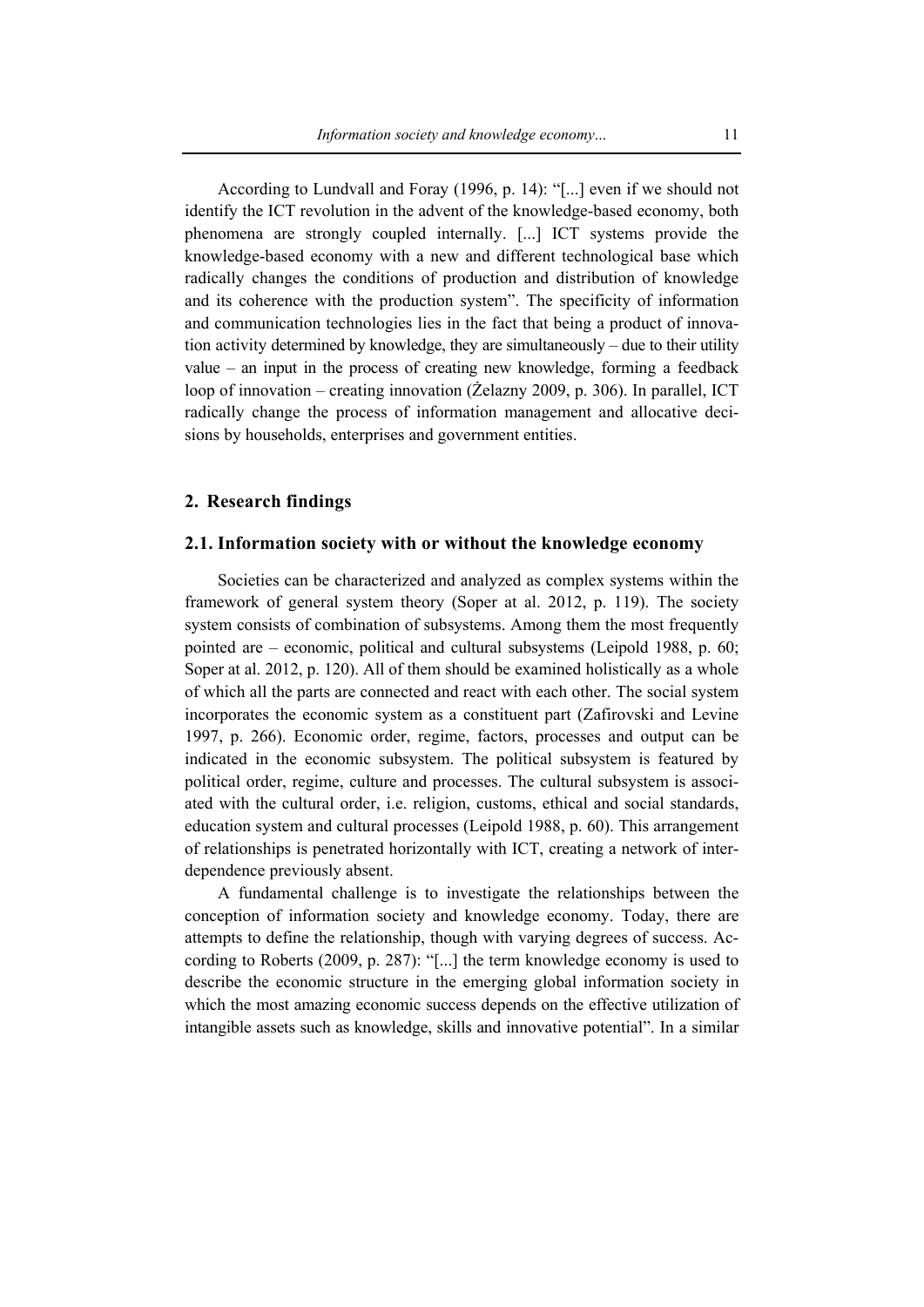manner, i.e. discussing the knowledge-based economy as an element of information society proposes Becla (2012, p. 127). A different point of view is presented by Sharma, Ng, Dharmawirya and Lee (2008, p. 151), according to whom knowledge society is a part of knowledge economy.

Considering the presented standpoint and the previous studies of the author (Żelazny 2009; 2011) the following model of the relationships between conceptions of information society, knowledge economy and knowledge society is proposed.





The information society is one in which the realization of the objectives by the citizens, enterprises and public administration is more rational through the use of information and ICT in economic, cultural and political dimensions. ICT radically change the way of creation, acquisition, gathering, processing and transmission of information. The main determinant of social change in the direction of IS is to increase the role of information and expansion of ICT in all spheres of life. The development of IS and more rational implementation of the objectives are determined by the awareness and the ability to use information and ICT and access to information and ICT by citizens. Among the most important factors affecting the development of IS may be mentioned: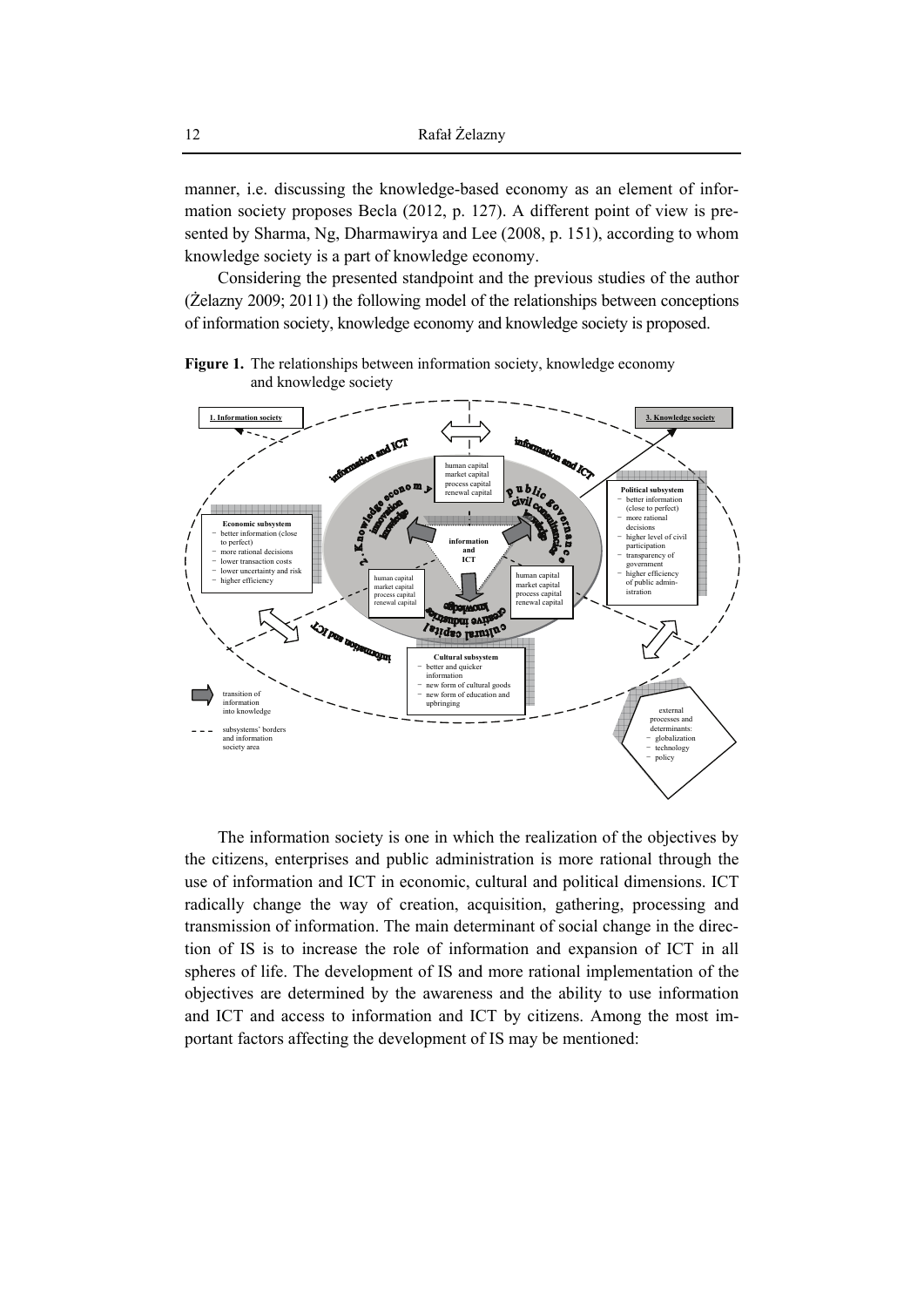- appropriate level of awareness and competence of citizens not only in ICT, but also in the use of information and transformation of information into knowledge in the process of making allocative decisions,
- technical and economic availability of ICT,
- functioning of markets for information goods on which products and services, that can take digital form, are traded (Varian, 1988).

It is difficult to identify the point at which a society can be regarded as information society. In the literature, there are attempts to measure the level of development in countries and regions on the basis of sets of indicators or composite indexes describing areas important for the IS development. Among the most popular composite indicators may be mentioned – the Networked Readiness Index (NRI) and the ICT Development Index (IDI) (Ziemba and Żelazny 2013).

Knowledge economy can develop under the information society when business entities transform information into knowledge, which becomes the most important input and output as well as a source of competitive advantage. In practice, this is reflected in the conceptions of human capital (input) and innovation (output).

A key element of this conception is the transition process of information into knowledge, assigning knowledge the overarching role in relation to other factors of production and identifying the relationship between knowledge and innovation. According to OECD (1995, p. 3): "[...] At the heart of the old theory (neoclassical) is the production function, which says the output of the economy depends on the amount of production factors employed. It focuses on the traditional factors of labor, capital, materials and energy [...]. The new growth theory, as developed by such economists as Romer, Grossman, Helpman and Lipsey, adds the knowledge base as another factor of production". Truly exogenous approach to the analysis of the role of knowledge (specifically TFP – total factor productivity) in economic growth has been replaced by an endogenous approach. In such case, the knowledge capital embodied in labor (human capital), in fixed assets (material capital) and related to the general level of knowledge (not embodied, i.e. licenses, patents, dissertations and scientific articles) is examined. This approach to measuring the role of knowledge in economic growth, which has been developing since the R. Solow, is called growth accounting. The knowledge capital is a resource, the size of which is determined by the streams – investments in knowledge, i.e. spending on research and development (R&D), expenditure on education and expenditure on software.

Knowledge is a derivative of information, in turn, innovation is a derivative of knowledge. The conception of innovation has emerged in economics thanks to J. Schumpeter, although currently a slightly different approach is most often cited. According to Oslo Manual (OECD and Eurostat, 2005, p. 46), "An inno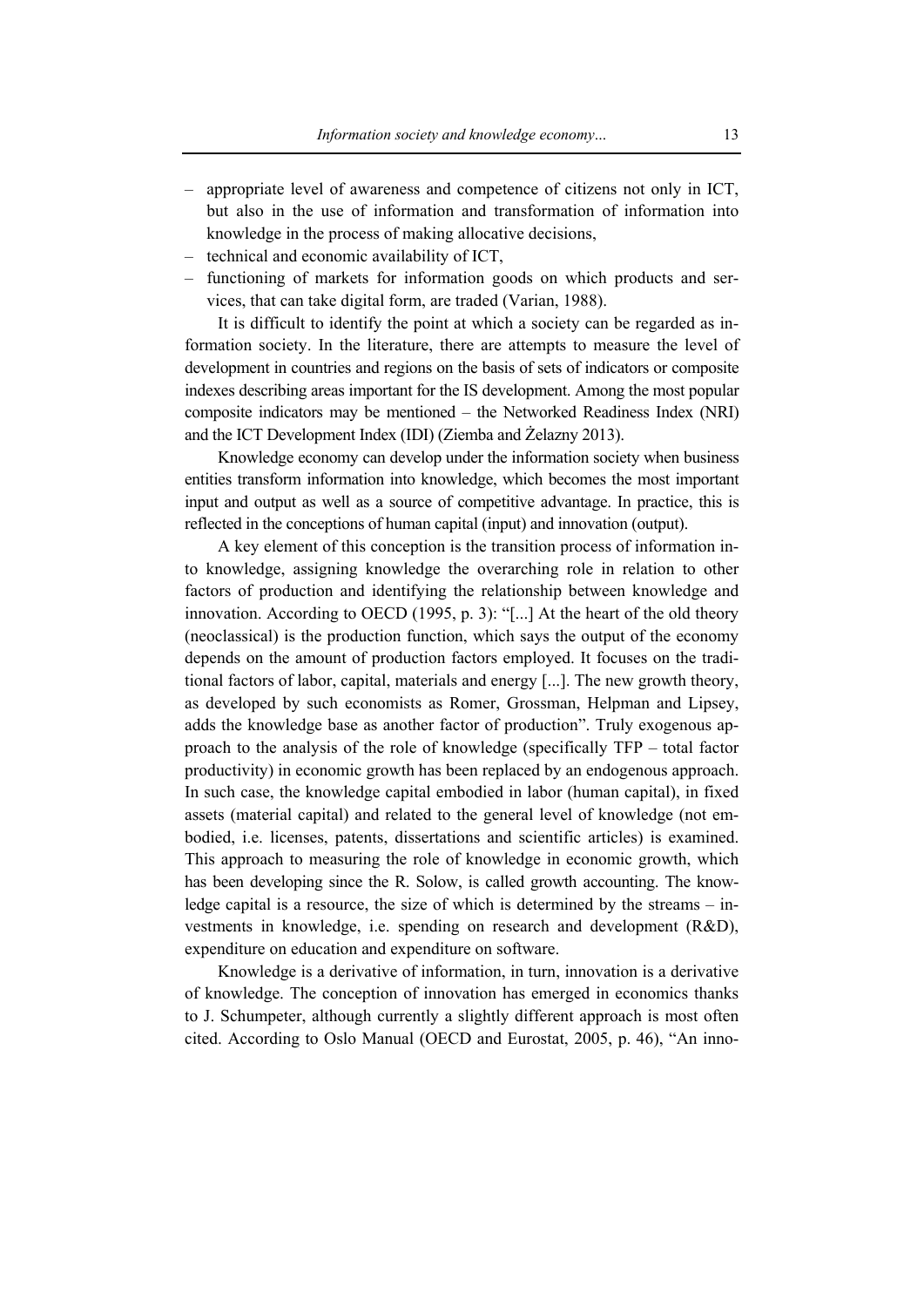vation is the implementation of a new or significantly improved product (good or service), or process, a new marketing method, or a new organizational method in business practices, workplace organization or external relations". David and Foray (1995, p. 40) note that, "[...] an efficient system of distribution and access to knowledge is a *sine qua non* condition for increasing the amount of innovative opportunities. Knowledge distribution is the crucial issue". Innovations, being a practical reflection of the use of the accumulated body of knowledge (not necessarily scientific) are, therefore, a major determinant of economic transition towards a knowledge economy.

A special role in the trajectory of information  $-$  knowledge  $-$  innovation play ICT. The justification is presented below:

- $-$  the use of ICT not only allows for fast and cheap access to the enormous existing body of knowledge (including the so-called "network" knowledge), but also, and perhaps primarily, facilitates work on innovative solutions, which consequently contributes to reverse enlarging of knowledge stock, and thus higher values of total factor productivity variable (TFP);
- the use of ICT necessitates ongoing education, which implies an increase in the quality of human capital and a positive effect on labor productivity;
- the introduction of information and communication technologies stimulates changes in methods of conducting business activity aiming at the improvement of invested capital productivity;
- the experience of previous inventions and potential of ICT suggests that previously functioning solutions and the areas in which these technologies are applied in any case, do not form a closed list, and more should be expected, bringing pro-productive effects.

As it is known, the economic subsystem is a component of the social system. The process of shaping the knowledge economy would not have been possible without the primary resource – information. Thus, the knowledge economy is part of the information society. Identifying industries, sectors or knowledge economy means that citizens involved in them are also creators of IS. Theoretically, it is possible that under the conditions of the information society the knowledge economy will not come into existence. In this case, the use of information and ICT will improve the rationality of action, but there is no a distribution phase of knowledge and innovation underpinning the economic and social development.

As in the case of IS, the attempts to measure the degree of KE development are taken in two ways. There are proposed sets of indicators characterizing KE in a multidimensional manner or developed composite indexes. The most popular examples of the latter are the Knowledge Economy Index (KEI) and the Summary Innovation Index (SII).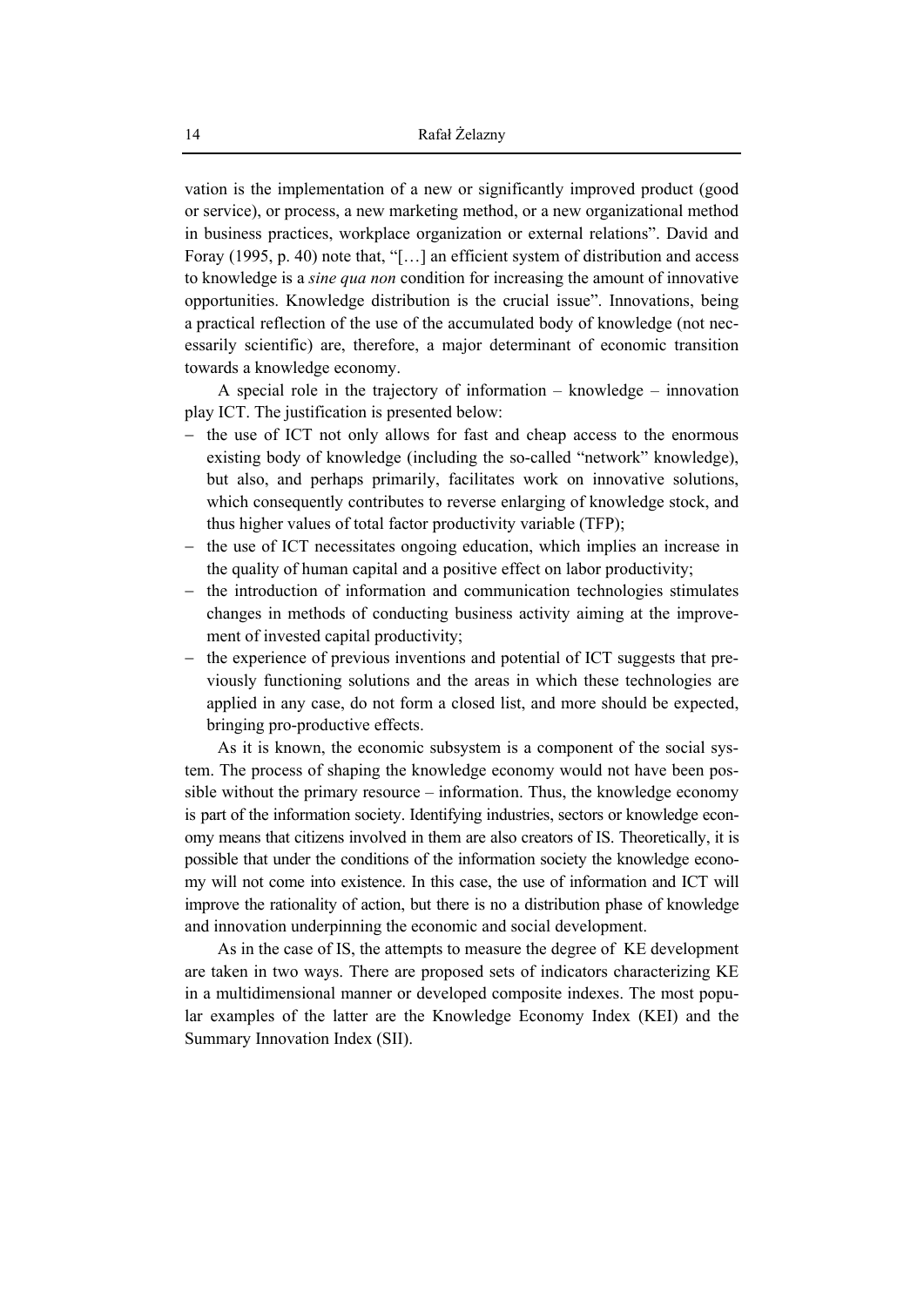In the knowledge society (KS) citizens, regardless of performed social roles and age, transform information into knowledge to produce new knowledge. In the knowledge society an individual knows how to turn information into knowledge. Permanent learning processes and a high level of innovation are essential features of such a society. In this case, in each subsystem huge changes have occurred that enable production, acquisition, distribution, sharing and use of knowledge. According to Sharma, Ng, Dharmawirya and Lee (2008, p. 151), "Societies have for some time organized themselves in order to achieve a healthy environment of knowledge development, learning and sharing. Knowledge society has structures and cultures that facilitate frictionless knowledge diffusion and sharing and it's a sustainable learning community with an emphasis on innovation".

In the context of this discussion, knowledge society is the most advanced stage of a social and economic development. It is associated with the presence of essential qualitative changes in all the areas of social, economic, political life, science and technological progress, and interaction with nature (Melnikas 2012, p. 674). A key role in this society will play knowledge sharing. The intensity of this process not solely depends on human capital and ICT. It requires the presence of additional factors, which together with the human capital make up the intellectual capital (IC).

There is no one commonly accepted definition of IC in the literature. At the macroeconomic level – of individual nations, according to Bontis (2004, p. 14), "The intellectual capital of a nation includes the hidden values of individuals, enterprises, institutions, communities and regions that are the current and potential sources for wealth creation". By modifying Edvinsson's and Malone's microeconomic approach to IC he proposed IC consisting of human capital and structural capital. The structural capital consists of market capital and organizational capital, and the organizational capital consists of renewal capital and process capital (Bontis 2004, p.15). A few years later the national IC, which uses the following IC components, was measured – human capital, market capital, process capital and renewal capital (Lin and Edvinsson 2008, p. 529). The human capital was defined as the knowledge, education and competencies of individuals in realizing national goals (Bontis, 2004, p. 20). The market capital is defined as the IC embedded in national intra-relationships. It's a peculiar social intelligence that is determined by social networks and institutions, and it means something more than just a social capital (Bontis 2004, p. 25). According to Lin and Edvinsson (2008, p. 530), "[...] it represents a country's capabilities and successes in providing an attractive, competitive incentives in order to meet the needs of its international clients". The market capital is sometimes called relational capital (but in this case a social capital is distinguished). The non-human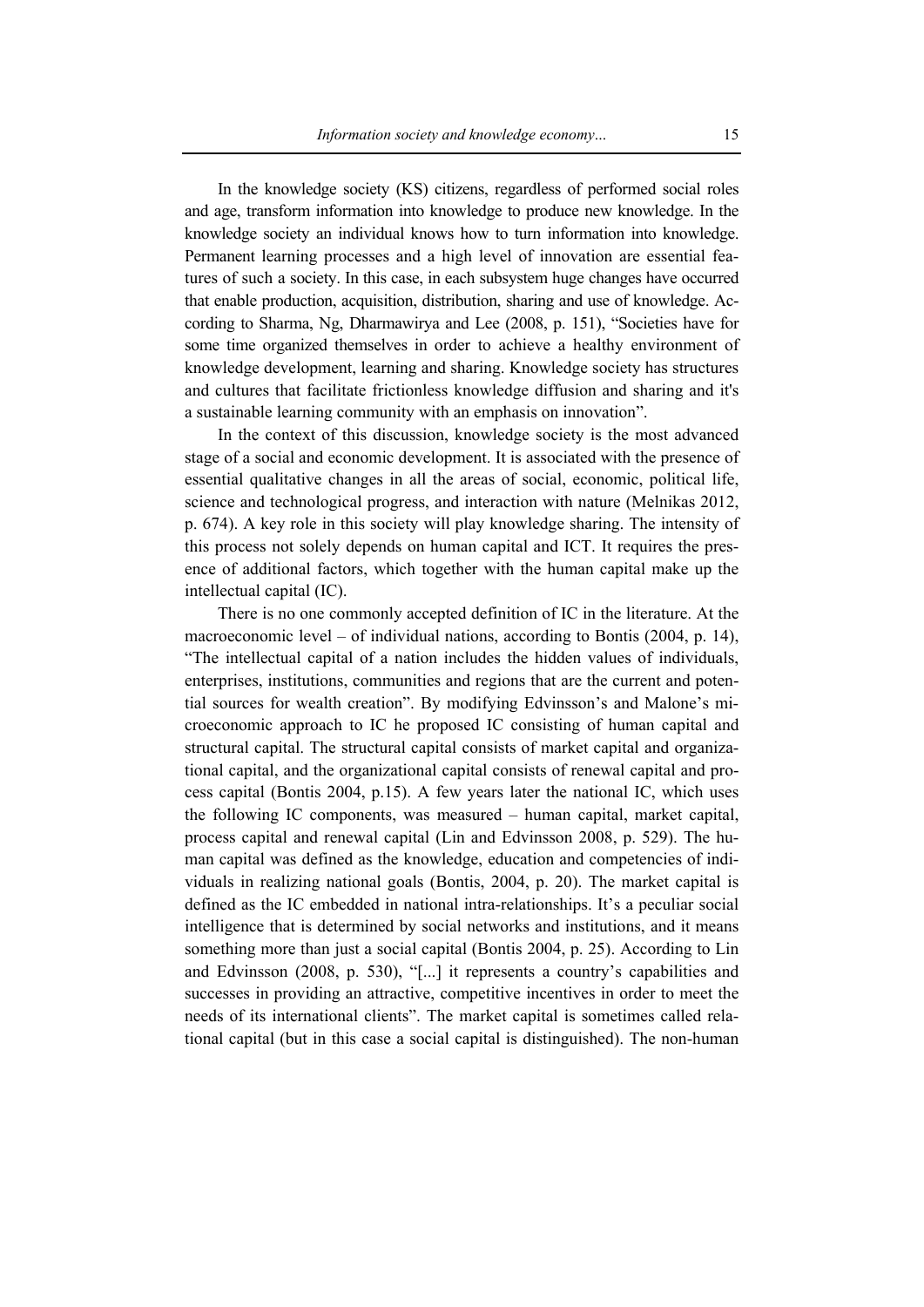sources of knowledge in a nation (i.e. infrastructure of national system of innovation, including ICT) are comprised by the process capital. The last but not least – the renewal capital is defined as a capability and actual investments in innovation that sustain a nation's competitive advantage (Lin and Edvinsson 2008, p. 529-530).

In the IC studies of Poland it was assumed that the IC consists of human capital, social capital, structural capital and relational capital (*The Report*... 2008). The human capital is directly related to the competences of citizens (knowledge, skills, experience). The social capital refers to the trust, norms of reciprocity and networks of civic involvement, collaboration skills. The structural capital infrastructure is characterized by the national system of education and innovation, including ICT infrastructure. The structural capital represents institutionalized knowledge (Seleim and Bontis 2013, p. 133). The relational capital is associated with the image of the country and its relations with the environment, its attractiveness on the global market.

In summary, it can be stated that there is a significant convergence between the conceptions in question of knowledge society and the intellectual capital of a nation. A high level of intellectual capital in a given country allows for drawing a thesis about the presence of the knowledge society in this country.

## **3. Empirical analysis of relationships between conceptions of information society and knowledge economy**

In order to study the relationship between the conceptions of information society and knowledge economy a quantitative analysis was conducted on a sample of 34 countries using the common measurements of the development level of IS and KE. The ICT Development Index (IDI) by the International Telecommunication Union and the Networked Readiness Index (NRI) developed by the World Economic Forum were applied to assess the development level of IS. As the measurements of advancement of knowledge economy were adopted Knowledge Economy Index (KEI) from the World Bank and the Summary Innovation Index (SII) from the European Union.

These measurements have been the subject of critical analysis and study, also conducted by the author (Żelazny 2010; Ziemba and Żelazny 2013). One of the main concerns relates to the use of similar, and in some cases identical partial indicators in the construction of composite indexes referred to IS and KE. For example, this is the case for IDI and KEI, in either case the following variables were used – gross secondary enrollment rate, gross tertiary enrollment rate, number of telephones (mainlines plus mobile) per individuals, number of computers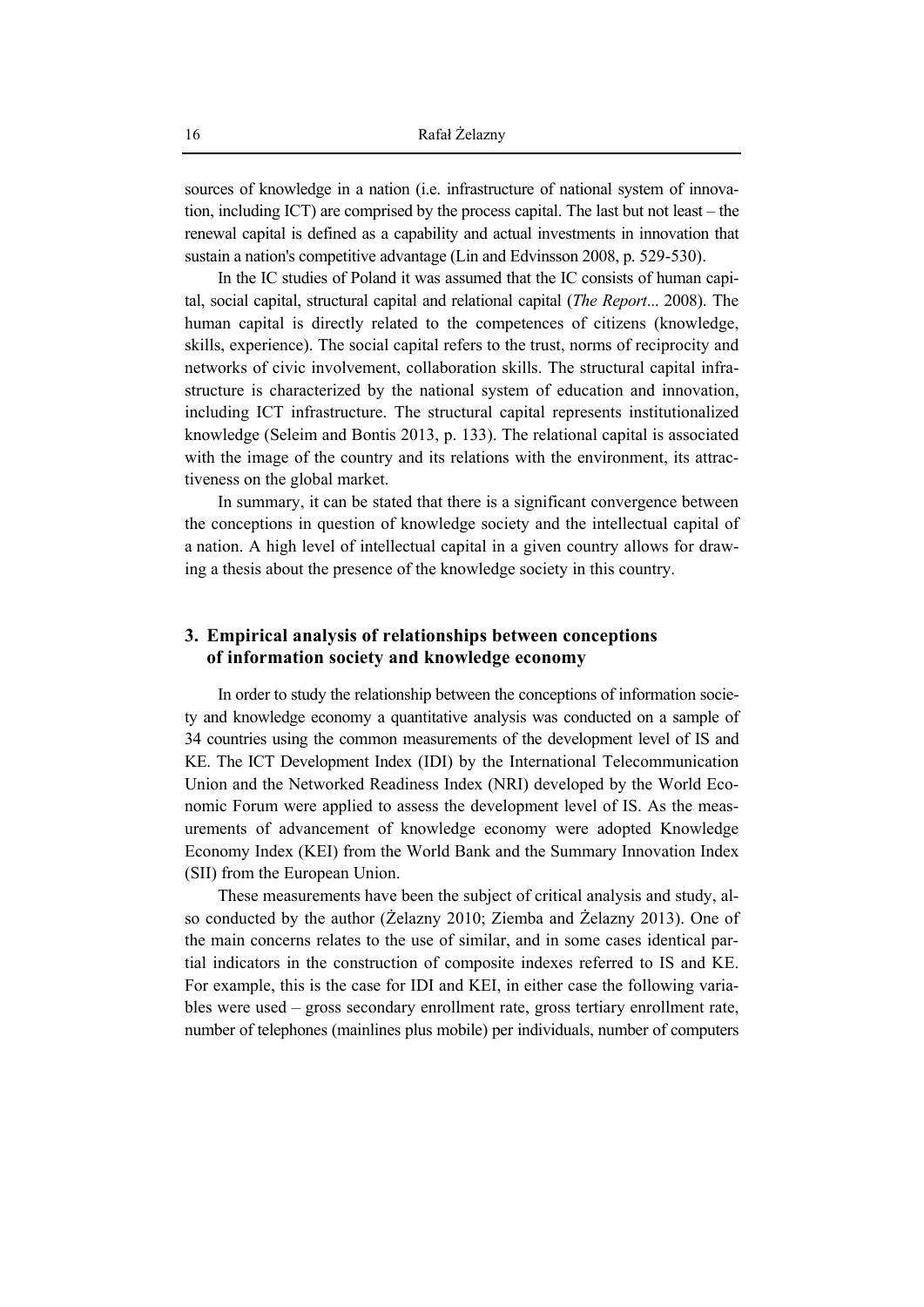per individuals or households and the share of the Internet users in the population. These are 6 out of 11 (55%) indicators for IDI. In this context, the relationship between IDI – NRI and SII is of a greater cognitive value. Another problem relates to delays of data receiving which impacts their incomplete comparability.

The studied countries were the EU Member States (28) and Iceland, Macedonia, Norway, Serbia, Switzerland and Turkey. The data for all composite indexes regard the year 2012.

|                | <b>Information society</b> |                 | Knowledge economy |                 |
|----------------|----------------------------|-----------------|-------------------|-----------------|
|                | <b>IDI 2012</b>            | <b>NRI 2012</b> | <b>KEI 2012</b>   | <b>SII 2012</b> |
| Austria        | 7.36                       | 5.25            | 8.61              | 0.602           |
| Belgium        | 7.16                       | 5.13            | 8.71              | 0.624           |
| Bulgaria       | 5.83                       | 3.89            | 6.80              | 0.188           |
| Croatia        | 6.31                       | 4.22            | $\overline{7.29}$ | 0.302           |
| Czech Republic | 6.40                       | 4.33            | 8.14              | 0.402           |
| Cyprus         | 5.86                       | 4.66            | 7.56              | 0.505           |
| Denmark        | 8.35                       | 5.70            | 9.16              | 0.718           |
| Estonia        | 7.28                       | 5.09            | 8.4               | 0.500           |
| Finland        | 8.24                       | 5.81            | 9.33              | 0.681           |
| France         | 7.53                       | 5.12            | 8.21              | 0.568           |
| Germany        | 7.46                       | 5.32            | 8.90              | 0.720           |
| Greece         | 6.45                       | 3.99            | 7.51              | 0.340           |
| Hungary        | 6.10                       | 4.30            | 8.02              | 0.323           |
| Iceland        | 8.36                       | 5.33            | 8.62              | 0.622           |
| Ireland        | 7.25                       | 5.02            | 8.86              | 0.597           |
| Italy          | 6.57                       | 4.17            | 7.89              | 0.445           |
| Latvia         | 6.36                       | 4.35            | 7.41              | 0.225           |
| Lithuania      | 5.88                       | 4.66            | 7.80              | 0.280           |
| Luxembourg     | 7.93                       | 5.22            | 8.37              | 0.626           |
| Malta          | 7.25                       | 4.91            | 7.88              | 0.284           |
| Macedonia      | 5.19                       | 3.91            | 5.65              | 0.238           |
| Netherlands    | 8.00                       | 5.6             | 9.11              | 0.648           |
| Norway         | 8.13                       | 5.59            | 9.11              | 0.485           |
| Poland         | 6.31                       | 4.16            | 7.41              | 0.270           |
| Portugal       | 6.32                       | 4.63            | 7.61              | 0.406           |
| Romania        | 5.35                       | 3.9             | 6.82              | 0.221           |
| Serbia         | 5.34                       | 3.64            | 6.02              | 0.365           |
| Slovakia       | 6.05                       | 3.94            | 7.64              | 0.337           |
| Slovenia       | 6.76                       | 4.58            | 8.01              | 0.508           |
| Spain          | 6.89                       | 4.54            | 8.35              | 0.407           |
| Sweden         | 8.45                       | 5.94            | 9.43              | 0.747           |
| Switzerland    | 7.78                       | 5.61            | 8.87              | 0.835           |
| Turkey         | 4.64                       | 4.07            | 5.16              | 0.214           |
| United Kingdom | 7.98                       | 5.50            | 8.76              | 0.622           |

**Table 1.** IDI, NRI, KEI and SII values in selected countries in 2012

Source: International Telecommunication Union (2012); Dutta, Bilbao-Osorio, eds. (2012); *Knowledge Assessment Methodology* (2012).; Hollanders, Es-Sadki (2013).

To assess the relationship between the indexes measuring the degree of development of IS and KE the corresponding correlation coefficients were calculated.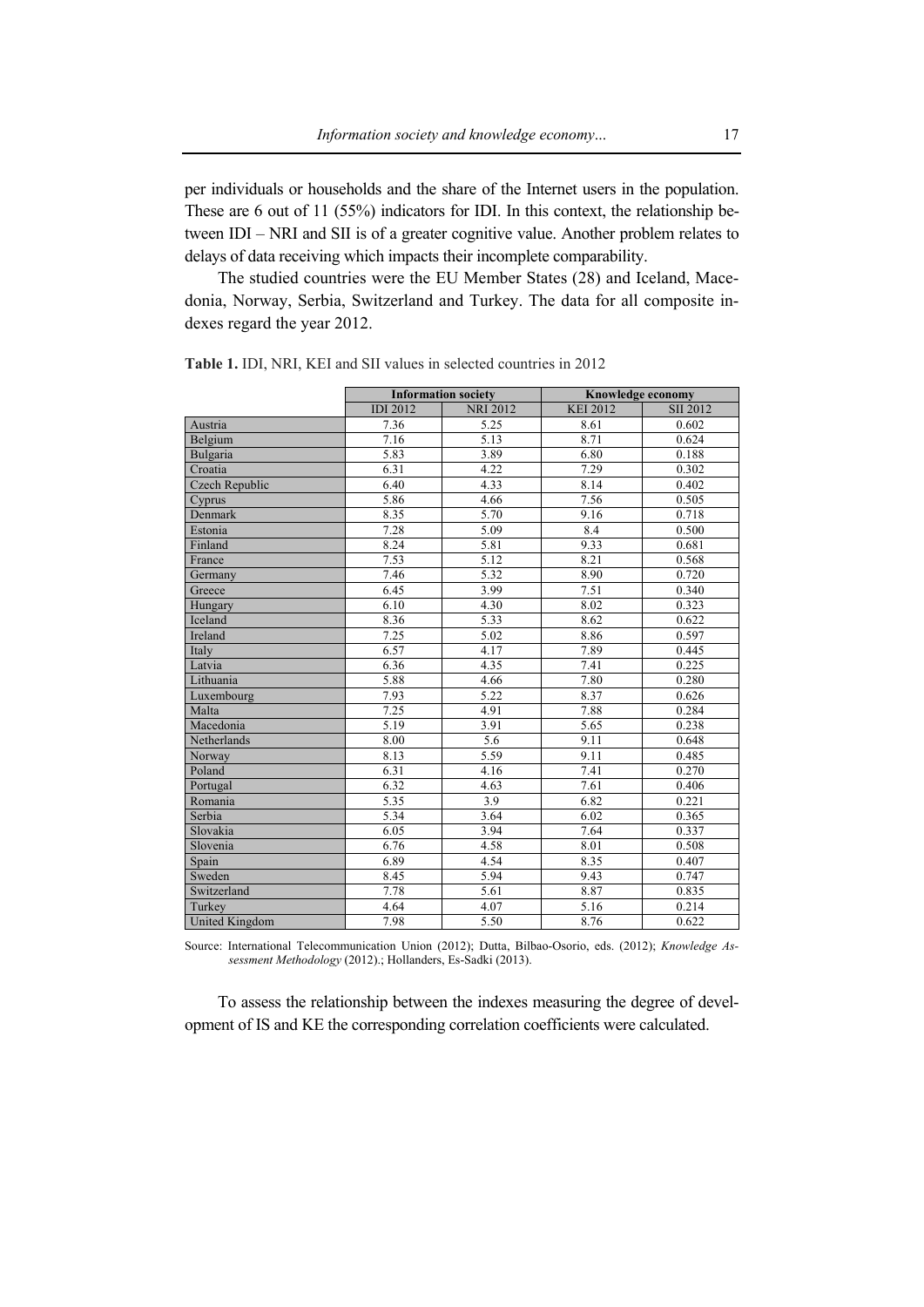|                 | <b>IDI 2012</b> | <b>NRI 2012</b> | <b>KEI 2012</b> | <b>SII 2012</b> |
|-----------------|-----------------|-----------------|-----------------|-----------------|
| <b>IDI 2012</b> |                 |                 |                 |                 |
| NRI 2012        | 0.915668        |                 |                 |                 |
| KEI 2012        | 0.913355        | 0.860179        |                 |                 |
| SII 2012        | 0.833049        | 0.867772        | 0.808           |                 |

**Table 2.** Correlation coefficients between the selected composite indexes evaluating the degree of development of IS and KE

Source: Own calculations based on data from Table 1.

All the analyzed indexes take a strong or a very strong positive correlation dependence. The correlation coefficient reached the highest value (0.92) for the composite indexes which measure the degree of development of IS – NRI and IDI. The existence of a correlation between the information society and the knowledge economy has been confirmed, i.e. IDI and KEI  $(r = 0.91$  very strong correlation), NRI and SII ( $r = 0.87$  strong correlation), NRI and KEI ( $r = 0.86$  strong correlation), IDI and SII ( $r = 0.83$  strong correlation). Assuming that the potential development of KE depends on a certain development level of IS, it can be assumed that IDI and NRI are independent variables and KEI and SII are dependent variables. The values of coefficients of determination (R-square) are presented in Table 3.

**Table 3.** Coefficients of determination (R square) between the selected composite indexes assessing the degree of development of IS and KE.

|                 | <b>IDI 2012</b> | <b>NRI 2012</b> | <b>KEI 2012</b> | <b>SII 2012</b> |
|-----------------|-----------------|-----------------|-----------------|-----------------|
| <b>IDI</b> 2012 |                 |                 |                 |                 |
| <b>NRI 2012</b> |                 |                 |                 |                 |
| <b>KEI 2012</b> | 0.83            | 0.74            |                 |                 |
| SII 2012        | 0.70            | 0.75            |                 |                 |

Source: Own calculations based on data from Table 2.

The values of R square indicate that, on average about 75% of the variation of the composite indexes, which measure the development level of the knowledge economy, has been explained by changes in the value of the composite indexes, which measure the development level of information society. This means that the relationships between the conceptions of information society and knowledge economy identified in Figure 1 have been confirmed.

### **4. Discussion and final conclusions**

This paper attempts to identify the essence and relationships between conceptions of information society and knowledge economy. The essence of these ideas is the growing role of information and knowledge in the functioning of the social system and its subsystems. To achieve this research objective there is a need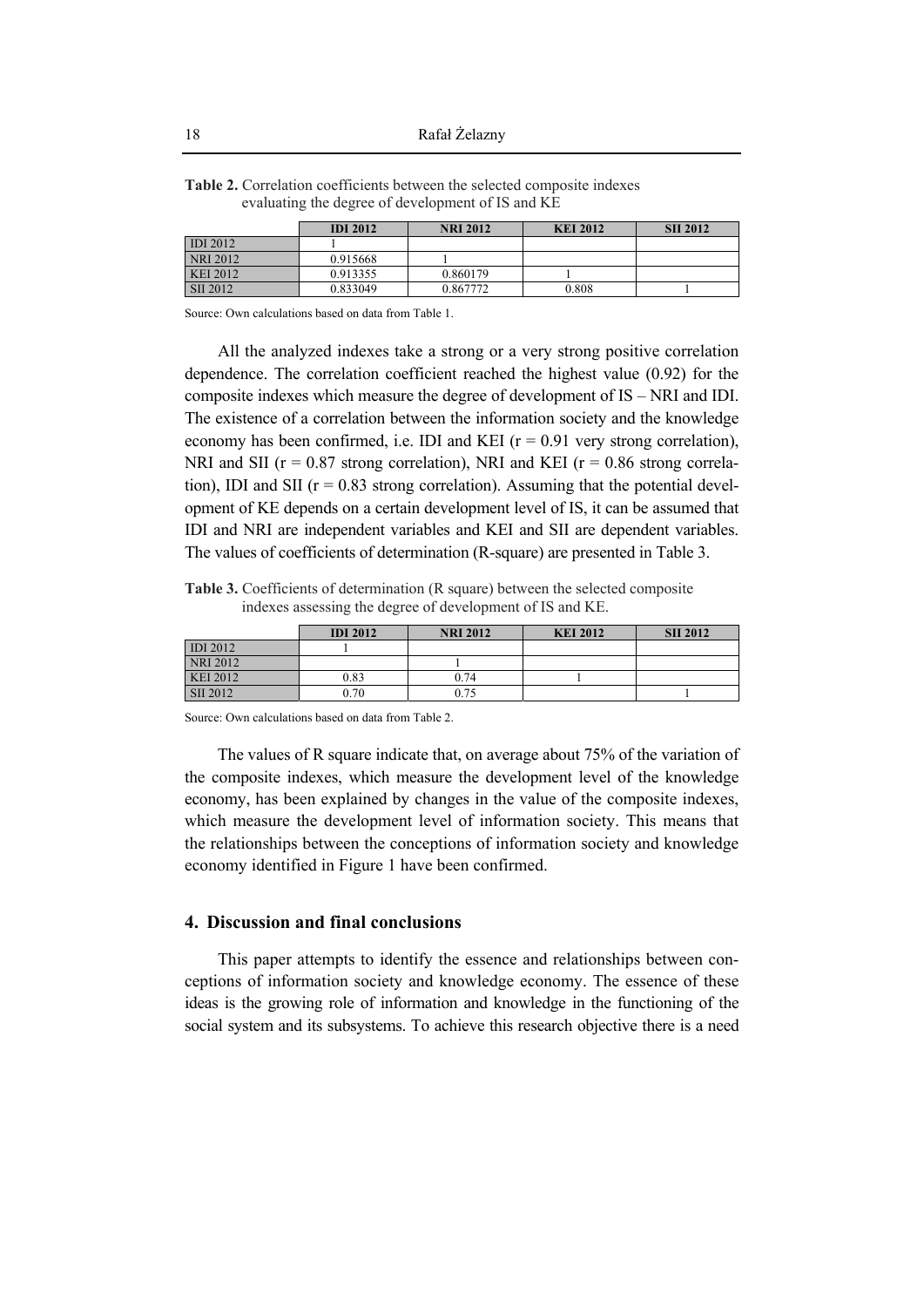for a conceptual distinction between information and knowledge, which is reflected in the applied definitional proposal. On this basis, using the achievements of the economics of information and the economics of knowledge, the following analytical scheme is propounded.

The core of the concept of information society consists of information and ICT. The role of information in the functioning of society – always important – has dramatically increased with the development of ICT and their expansion into all areas of life. The attainment of citizens' objectives is becoming more rational by creating a framework for the activities closer to the assumptions of perfect information. Reducing uncertainty and risk, and lowering transaction costs will improve the quality of life and economic efficiency. The information society is an environment in which the knowledge economy can develop. For this purpose, there should be created appropriate conditions for transforming information into knowledge and its use in the production of new knowledge, i.e. implementation of innovation. If this process occurs not only in economic subsystem, but more broadly – the knowledge society will be created in the whole social system. In this case, the information society will evolve into the knowledge society.

This trajectory has been subjected to a preliminary empirical verification using composite indexes assessing the development level of IS and KE. In the light of data from the 34 analyzed countries, there is a strong correlation between conceptions of information society and knowledge economy. On average, only one quarter of changes to the value of composite indexes, which measure the development level of knowledge economy, has not been explained by changes in the value of the composite indexes, which measure the development level of information society. Correlation analysis between selected measures of IS and KE adopted in the article is a preliminary stage of quantitative research. The next goal will be in-depth study using regression analysis concerning relations described and graphically presented in the paper. Composite index of knowledge economy in the given country will be dependent variable. Potential set of independent variables will be composed of indicators describing process of transformation of information into knowledge.

Due to the lack of data on the IC of nations, the analyses did not include knowledge society conception. This field requires further research. It also seems necessary to conduct in-depth work on the creation of more adequate measurements for assessing the development level of IS, KE and KS which will allow for more accurate and holistic examination of their relationships.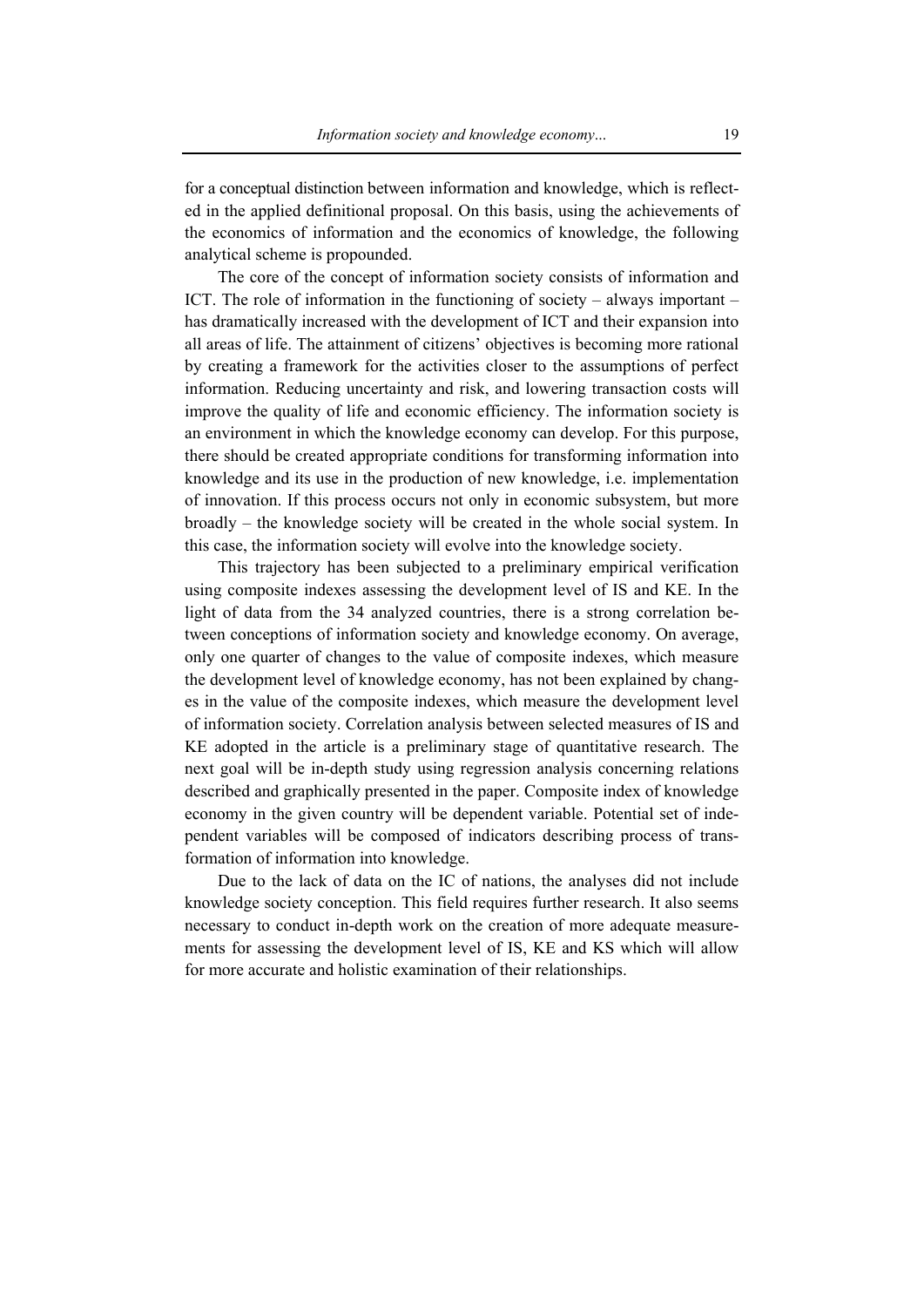#### **References**

- Arrow K.J. (1962): The Economic Implications of Learning by Doing. "Review of Economic Studies", Vol. 29, No. 3.
- Becla A. (2012): Information Society and Knowledge-Based Economy Development Level and the Main Barriers – Some Remarks. "Economics & Sociology", Vol. 5, No. 1.
- Bell D. (1973): The Coming of Post-Industrial Society: A Venture in Social Forecasting. Basic Books, New York.
- Bontis N. (2004): National Intellectual Capital Index. A United Nations Initiative for the Arab Region. "Journal of Intellectual Capital", Vol. 5, No. 1.
- Castells M. (1996): The Information Age: Economy, Society and Culture. The Rise of Network Society, vol. 1. Blackwell Publishers, Oxford.
- David P., Foray D. (1995): Assessing and Expanding the Science and Technology Knowledge Base. "STI Review", Vol. 16.
- Drucker P.F. (1968): The Age of Discontinuity: Guidelines to Our Changing Society. Harper and Row, New York.
- Drucker P.F. (1993): Post-Capitalist Society. Harper Business, New York.
- Dutta S., Bilbao-Osorio B., eds. (2012): The Global Information Technology Report 2012. Living in a Hyperconnected World. World Economic Forum, Geneva.
- European Commission (2010): Europe 2020. A Strategy for Smart, Sustainable and Inclusive Growth. COM(2010) 2020, Brussels.
- Foray D. (2006): *Economics of Knowledge*, MIT Press, Cambridge, London.
- Godin B. (2006): The Knowledge-Based Economy: Conceptual Framework or *Buzzword?* "The Journal of Technology Transfer", Vol. 31, No. 1.
- Godin B. (2008): The Knowledge Economy: Fritz Machlup's Construction of a Synthetic Concept. Project on the History and Sociology of S&T Statistics Working Paper, No. 37.
- Hayek F.A. (1945): The Use of Knowledge in Society. "The American Economic Review", Vol. XXXV, No. 4.
- Hollanders H., Es-Sadki N. (2013): Innovation Union Scoreboard 2013. European Union.
- International Telecommunication Union (2012): Measuring the Information Society 2012. Geneva.
- Karvalics L.Z. (2007): Information Society What is It Exactly? Network for Teaching Information Society, Budapest.
- Knowledge Assessment Methodology 2012. World Bank, http://www.worldbank.org/kam  $(15.12.2013).$
- Langlois R.N. (1985): From the Knowledge of Economics to the Economics of Knowledge: Fritz Machlup on Methodology and on the "Knowledge Society". "Research in the History of Economic Thought and Methodology", Vol. 3.
- Leipold H. (1988): Wirtschafts- und Gesellschaftssysteme im Vergleich. Gustav Fischer Verlag, Stuttgart.
- Lin Y.Y.C., Edvinsson L. (2008): National Intellectual Capital: Comparison of the Nordic Countries. "Journal of Intellectual Capital", Vol. 9 No. 4.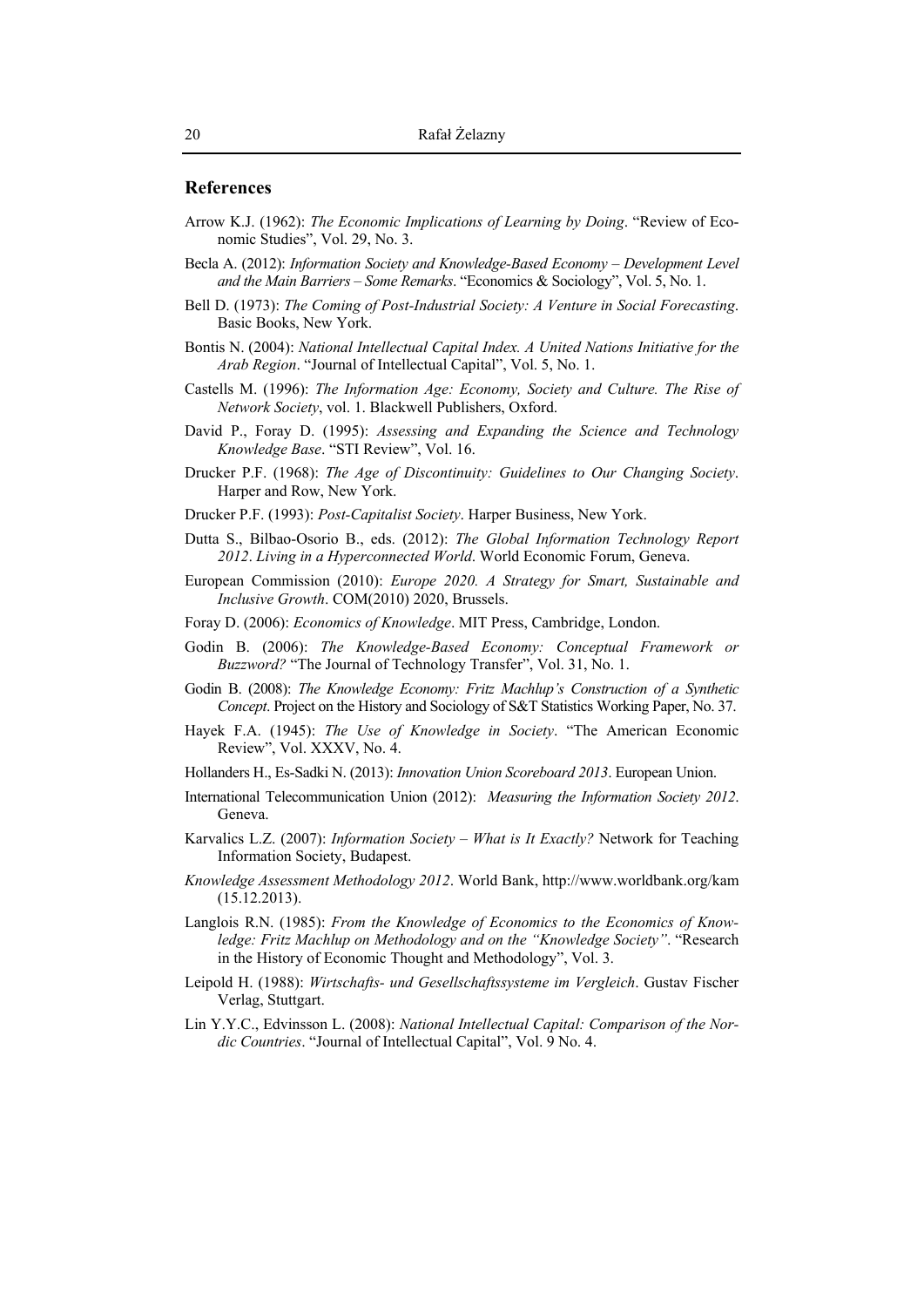- Lundvall B.-A., ed. (1992): *National Systems of Innovation: Towards a Theory of Innovation and Interactive Learning*. Pinter, London.
- Lundvall B.-A., Foray D. (1996): *The Knowledge-Based Economy: From the Economics of Knowledge to the Learning Economy*. In: *Employment and Growth in the Knowledge-Based Economy*. OECD, Paris.
- Lundvall B.-A., Johnson B. (1994): *The Learning Economy*. "Journal of Industry Studies", Vol. 1, No. 2.
- Machlup F. (1962): *The Production and Distribution of Knowledge in the United States*. Princeton University Press, Princeton.
- Machlup F., Mansfield U., eds. (1984): *The Study of Information. Interdyscyplinary Messages*. Wiley-Interscience, New York.
- Mansel R. (2009): *The Information Society. Critical Concepts in Sociology*. Routledge, London.
- Masuda Y. (1980): *The Information Society as Post-Industrial Society*. The World Future Society, Tokyo – IIS, Washington D.C.
- Melnikas B (2012): *Intellectual Economics and Creation of a Knowledge Based Society and Knowledge Economy: New Challenges in the Context of Global Transformations*. "Intellectual Economics", Vol. 6, No. 1(13).
- OECD (1995): *The Implications of the Knowledge-Based Economy for Future Science and Technology Policies*. OCDE/ GD(95)136, Paris.
- OECD (1996): *The Knowledge-Based Economy*. OCDE/GD(96)102, Paris.
- OECD (2000): *Knowledge Management in the Learning Society*. Paris.
- OECD and Eurostat (2005): *Oslo Manual. Guidelines for Collecting and Interpreting Innovation Data*. Paris.
- Olszak C.M., Ziemba E., red. (2010): *Kierunki rozwoju społeczeństwa informacyjnego i gospodarki opartej na wiedzy w świetle śląskich uwarunkowań regionalnych*. AE, Katowice.
- Porat M.U. (1977): *The Information Economy. Definition and Measurement*. U.S. Department of Commerce, Office of Telecommunications, Special Publication 77–12 (1), Vol. 1–9, Washington, D.C.
- Roberts J. (2009): *The Global Knowledge Economy in Question*. "Critical Perspectives on International Business", Vol. 5, No. 4.
- Romer P. (1986): *Increasing Returns and Long-Run Growth*. "Journal of Political Economy", Vol. 94, No. 5.
- Rose M.A. (1991): *The Post-Modern and the Post-Industrial: A Critical Analysis*. Cambridge University Press, Cambridge.
- Schumpeter J. (1942): *Capitalism, Socialism and Democracy.* Harper, New York.
- Seleim A., Bontis N. (2013): *National Intellectual Capital and Economic Performance: Empirical Evidence from Developing Countries*. "Knowledge and Process Management", Vol. 20, No. 3.
- Shapiro C., Varian H. (1999): *Information Rules: A Strategic Guide to the Network Economy*. Harvard Business School Press, Boston.